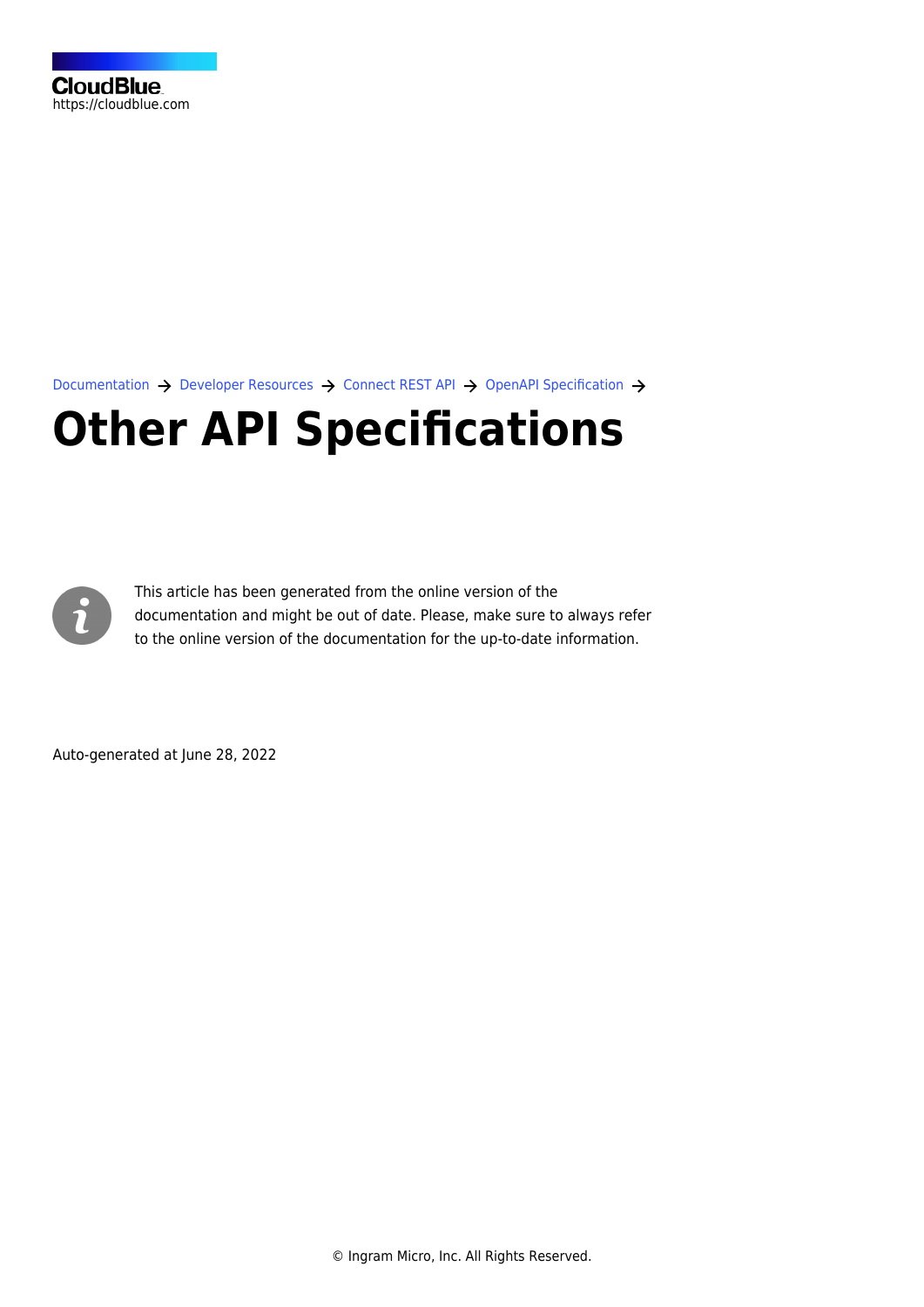## **CloudBlue**

## **Introduction**

CloudBlue Connect uses [OpenAPI Specification](https://connect.cloudblue.com/community/api/openapi/) as a primary API specification format. However, various tools (like [Paw\)](https://connect.cloudblue.com/community/api/rest-clients/paw/) were built over time to work with various different formats, like Swagger 2.0 and others. If you need to work with such tools, you can follow instructions in this article to convert our OpenAPI specification to different formats.

## **Swagger 2.0 Format**

Open [LucyBot's API Specification Converter](https://lucybot-inc.github.io/api-spec-converter/) and paste there URL of the CloudBlue Connect OpenAPI 3.0 specification [\(https://apispec.connect.cloudblue.com/connect-openapi30.yml](https://apispec.connect.cloudblue.com/connect-openapi30.yml)), specify the following settings:

| <b>API Spec Converter</b>                                          |                                                                                                                                                                                                                                | C View on GitHub | $\blacktriangleright$ Tweet    |
|--------------------------------------------------------------------|--------------------------------------------------------------------------------------------------------------------------------------------------------------------------------------------------------------------------------|------------------|--------------------------------|
|                                                                    |                                                                                                                                                                                                                                |                  |                                |
|                                                                    | The goal of this project is to allow REST API developers to convert between different API definition formats. This<br>prevents lock-in, and allows developers to take advantage of tools that only support particular formats. |                  |                                |
|                                                                    | Currently, we only support converting from various formats (e.g. RAML and WADL) to Open API 2.0 (fka Swagger).                                                                                                                 |                  |                                |
|                                                                    | Open API 3.0 and API Blueprint are not supported in this web app, but are supported using the command line tool.                                                                                                               |                  |                                |
|                                                                    | Our plan is to eventually support conversion between any two formats. If you'd like to contribute, you can check                                                                                                               |                  |                                |
|                                                                    |                                                                                                                                                                                                                                |                  |                                |
|                                                                    |                                                                                                                                                                                                                                |                  |                                |
| out the open source library on GitHub.<br><b>Specification URL</b> | https://apispec.connect.cloudblue.com/connect-openapi30.yml                                                                                                                                                                    |                  | Examples $\blacktriangleright$ |
| <b>Source Format</b>                                               | <b>Destination Format</b>                                                                                                                                                                                                      |                  |                                |

- Source Format: Open API 3.0
- Destination Format: Open API 2.0 (Swagger)

And click "Convert!" button. The process will run for 30~40 seconds and you will see the following screen: